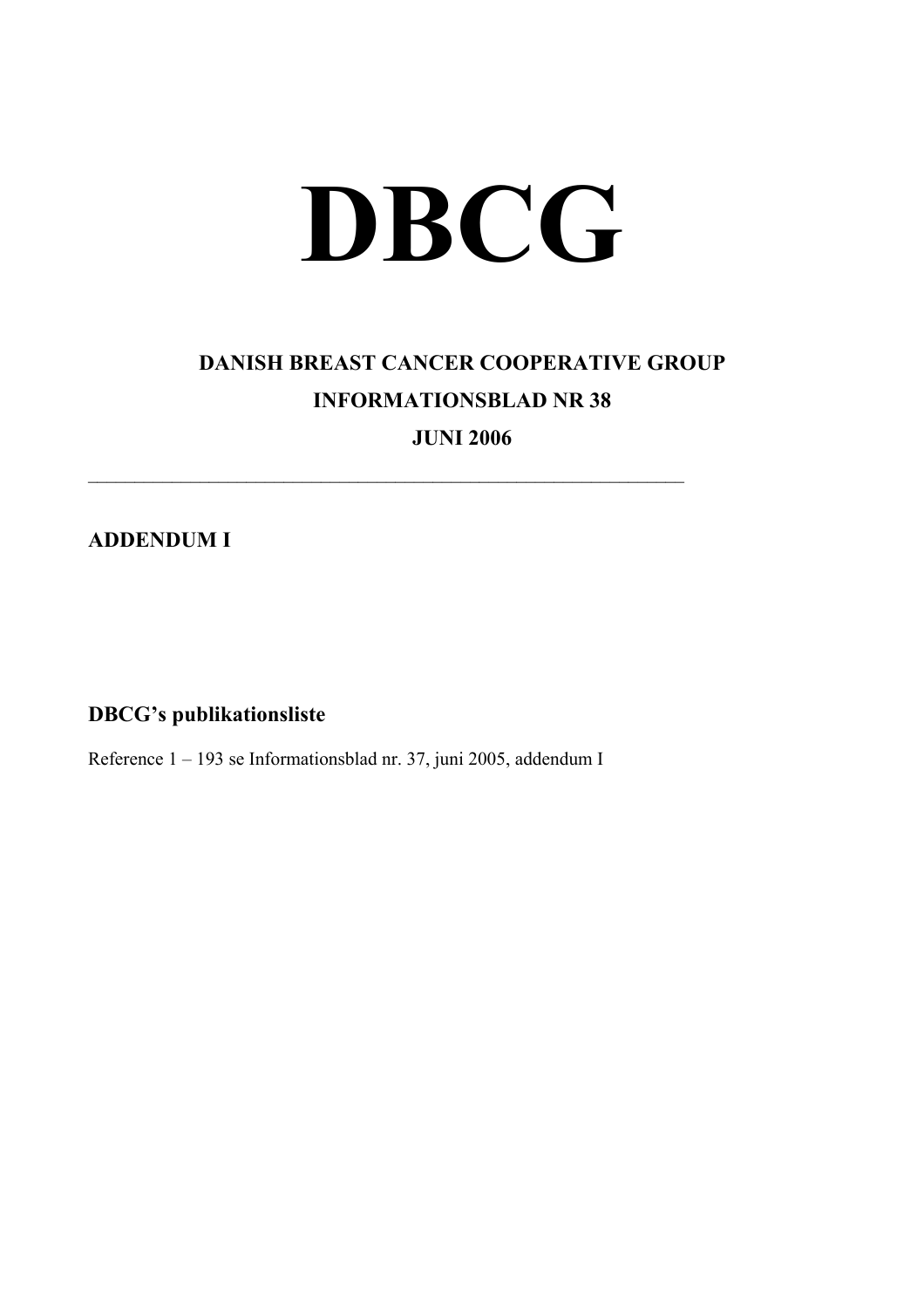- 194. Wohlfahrt J, Mouridsen HT, Andersen PK, Melbye M. *Reproductive risk factors for breast cancer by receptor status, histology, laterality an location*. Int. J. Cancer **1999;** 81:49-55.
- 195. Wohlfahrt J, Melbye M. *Maternal Risk of Breast Cancer and Birth Characteristics of Offspring by Time Since Birth.* Epidemiology **1999;**   $10(4):441-4.$
- 196. Kroman N, Thorpe SM, Wohlfahrt J, Andersen KW, Mouridsen HT. *Variations in prognostic factors in primary breast cancer throughout the menstrual cycle*. Eur J Surg Oncol **2000**; 26:11-16.
- 197. Kroman N, Jensen MB, Wohlfahrt J, Mouridsen HT, Andersen PK, Melbye M. *Factors influencing the effect of age on prognosis in breast cancer: population based study. Br Med J* **2000**;320:474-9.
- 198. Kroman N, Jensen MB, Wohlfahrt J, Mouridsen HT, Andersen PK, Melbye M. *Bør alle yngre mammacancerpatienter tilbydes adjuverende cytotoksisk kemoterapi?* Ugeskr Læg **2000;** 320:474-8.
- 199. Early Breast Cancer Trialists' Collaborative Group.*Favourable and unfavourable effects on long-term survival of radiotherapy for early breast cancer: an overview of the randomised trials.* Lancet **2000;** 355:1757-70.
- 200. Axelsson CK, Rank F, Blichert-Toft M, Mouridsen HT, Jensen MB on behalf of The Danish Breast Cancer Cooperative Group (DBCG), Rigshospitalet, Copenhagen, Denmark.*Impact of Axillary Dissection on Staging and Regional Control in Breast Tumors* ≤ *10 mm.* Acta Oncol **2000;** 39:283-89.
- 201. Blichert-Toft M.*Axillary Surgery in Breast Cancer Management.Background, Incidence and Extent of Nodal Spread, Externt of Surgery an Accurate Axillary Staging, Surgical Procedures.*Acta Oncol **2000;** 39:269-75.
- 202. Johansen J, Overgaard J, Blichert-Toft M, Overgaard M. *Treatment Morbidity Associated with the Management of the Axilla in Breast-Conserving Therapy.*Acta Oncol **2000;** 39:349-54.
- 203. Lauridsen MC, Tørsleff KR, Husted H, Erichsen C. *Physiotherapy treatment of late symptoms following surgical treatment of breast cancer.* The Breast **2000;** 9:45-51.
- 204. Rostgaard K, Holst H, Mouridsen HT, Lynge E.*Do clinical databases render population-based cancer registers obsolete? The example of breast cancer in Denmark.*Cancer Causes and Control **2000**; 11:669-74.
- 205. Ottesen Gyda Lolk, Graversen Hans Peder, Blichert-Toft Mogens, Christensen Ib Jarle, Andersen Johan A. *Carcinoma in situ of the female breast.10 year follow-up results of a prospective nationwide study.* Breast Cancer Research and Treatment **2000;** 62:197-210
- 206. Højris I, Andersen J, Overgaard M, Overgaard J. *Late Treatment-Related Morbidity in Breast Cancer Patients Randomized to Postmastectomy Radiotherapy and Systemic Treatment Versus Systemic Treatment Alone.* Acta Oncol **2000;** 39:355-72.
- 207. Wohlfart J, Melbye M. *Gender of offspring and long-term maternal breast cancer risk.* Br.J. Cancer. **2000;** 82(5):1070-2.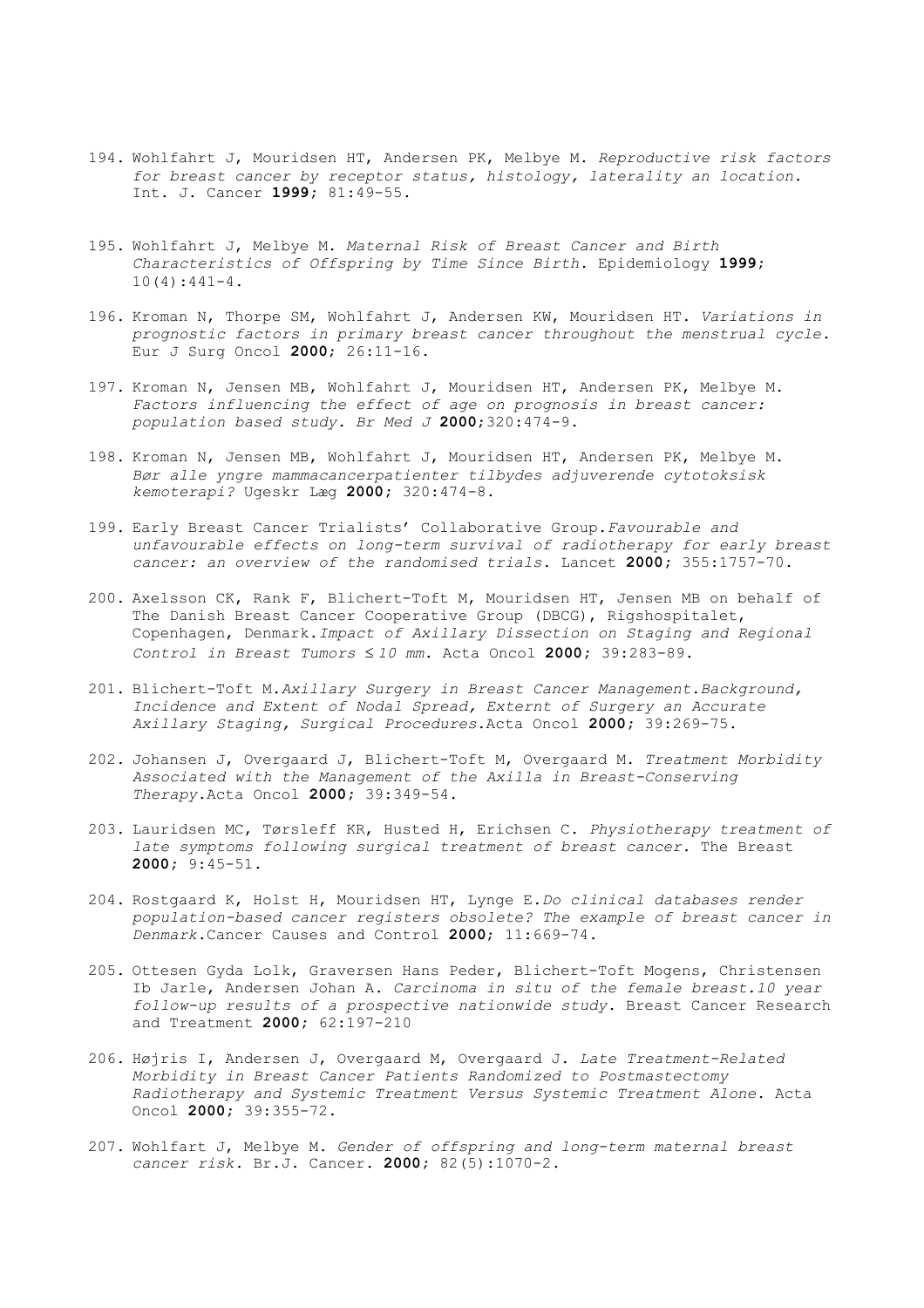- **208.** Kroman N. *Prognostic influence of age and reproductive factors in premenopausal breast cancer patients*. Doctoral Thesis. University of Copenhagen **2001.**
- 209. Rostgaard K, Mouridsen HT, Væth M, Holst H, Olesen KP, Lynge E. *A Modified Nottingham Prognostic Index for Breast Cancer Patients Diagnosed in Denmark 1978 – 1994.* Acta Oncol **2001;** 40: 838-43.
- 210. Voogd AC, Nielsen M, Peterse Johannes L, Blichert-Toft M, Bartelink H, Overgaard M, van Tienhoven G, Andersen KW, Sylvester RJ, van Dongen JA, for the Danish Breast Cancer Cooperative Group and the Breast Cancer Cooperative Group of the European Organisation for Research and Treatment of Cancer. *Differences in Risk Factors for Local and Distant Recurrence After Breast-Conserving Therapy or Mastectomy for stage I and II Breast Cancer: Pooled Results of Two Large European Randomized Trials.* J Clin Oncol **2001;** 19: 1688-97.
- 211. Bergthorsson JT, Ejlertsen B, Olsen JH, Nielsen KV, Barkardottir RB, Klausen S, Mouridsen HT, Winther K, Fenger K, Niebuhr A, Harboe TL, Niebuhr E.*BRACA1 and BRACA2 mutation status and cancer family history of Danish women affected with multifocal or bilateral breast cancer at a young age.* J Med Genet **2001;** 38:361-68.
- 212. Wohlfahrt J, Andersen PK, Mouridsen HT, Melbye M. *Risk of late-stage breast cancer after a chrildbirth.* Am. J. Epidemiol. **2001;** 153(11):1079-84.
- 213. Tange UB, Hirsch FR, Jensen MB, Olsen AH, Blichert-Toft M, Rank FE, Vejborg IMM, Mouridsen HT,soc.Lynge E. *Mammografiscreening i Københavns Kommune.Kliniske konsekvenser efter de første tre screeningsrunder.*Ugeskr Læg **2002;** 164: 1036-40.
- 214. Tange UB, Hirsch FR, Jensen MB, Olsen AH, Blichert-Toft M, Rank FE, Vejborg IMM, Mouridsen HT, Lynge E. *Mammografiscreening i Københavns Kommune.Populationsresultater fra de første tre screeningsrunder.*Ugeskr Læg **2002;** 164: 1048-52.
- 215. Blichert-Toft M, Ejlertsen B, Mouridsen H.T., Overgaard M. M*ammacancer*. Ugeskr Læg **2002**; 164: 3023-6.
- 216. Johansen J, Overgaard J, Rose C, Engholm S.Aa, Gadeberg C.C., Kjær M, Kamby C, Juul-Christensen J, Blichert-Toft M, Overgaard M, on behalf of the Danish Breast Cancer Cooperative Group (DBCG) and the DBCG Radiotherapy Committee. *Cosmetic Outcome and Breast Morbidity in Breast-Conserving Treatment*. Acta Oncol **2002;** 41: 369-80.
- 217. Offersen BV, Sørensen FB, Yilmaz M, Knoop A, Overgaard J. *Chalkley Estimates of Angiogenesis in Early Breast Cancer.* Acta Oncol **2002;** 41:695- 703.
- 218. Tange U.B, Jensen M-B, Vejborg I.M.M, Rank F.E, Blichert-Toft M, Mouridsen H.T, Lynge E. *Clinical impact of introduction of mammography screening in a non-screening country.* Scandinavian Journal of Surgery 91: **2002;** 293-303.
- 219. Kroman N, Melbye M, Mouridsen H.T. *Prognostic influence of age at diagnosis in premenopausal breast cancer patients.* Scandinavian Journal of Surgery 91: **2002;** 305-8.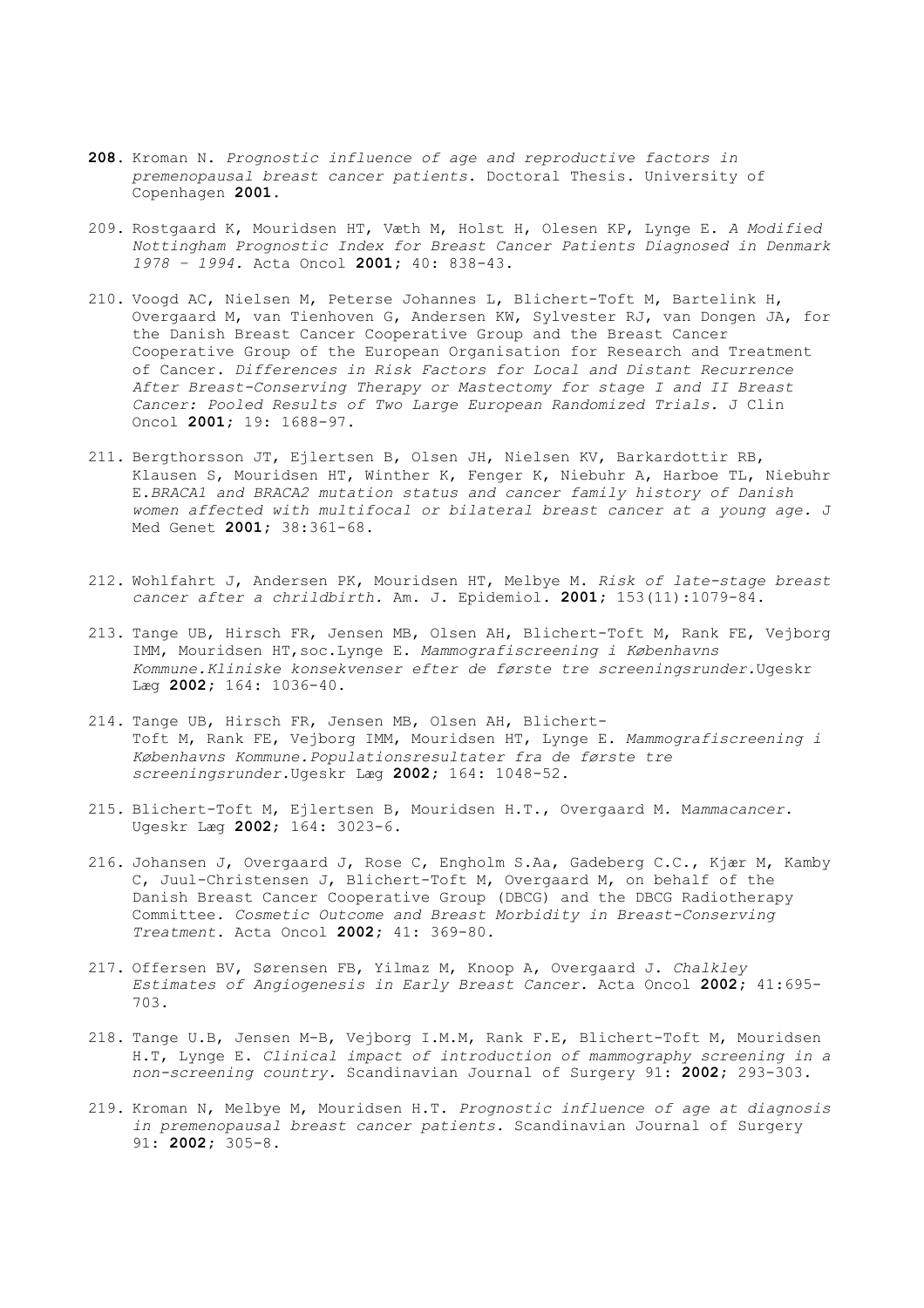- 220. Blichert-Toft M., Smitten K.Von. *Aspects Of Breast Surgery.* Scand.J.of Surg. **2002;** 91:219-21.
- 221. Blichert-Toft M., Kroman N. *The Spezialist Breast Unit and Breast Surgery as a Specialty.* Scand.J.of Surg. **2002;** 91: 227-31
- 222. Vejborg I., Olsen A.H., Jensen M-B., Rank F., Tange U.B., Lynge E. *Early outcome of mammography screening in Copenhagen 1991-99.* J Med Screen **2002;**  9:115-19.
- 223. Jensen AR, Overgaard J, Storm HH. *Validity of breast cancer in the Danish Cancer Registry. A study based on clinical records from one county in Denmark.*Eur J Cancer Prevention **2002;** 11:359-64
- 224. Kroman N., Wohlfahrt J., Mouridsen HT, Melbye M. *Influence of tumor location on beast cancer prognosis.* Int.J.Cancer **2003;** 105: 542-45.
- 225. Celis JE, Gromov P, Gromova I, Moreira JMA, Cabezon T, Ambartsumian N, Grigorian M, Lukanidin E, Straten PT, Guldberg P, Bartkova J, Bartek J, Lukas J, Lukas C, Lykkesfeldt A, Jäättelä M, Roepstorff P, Bolund L, Ørntoft T, Brünner N, Overgaard J, Sandelin K, Blichert-Toft M, Mouridsen H, Rank FE. *Molecular and cellular Proteomics.* **2003;** 2:369-77.
- 226. Kroman N, Blichert-Toft M. *Long-term survival was similar after breastconserving surgery or mastectomy for breast cancer.* Evidence-based Obstetrics and Gynecology **2003;** 5: 48-50.
- 227. Vejborg I, Friis E, Blichert-Toft M. *Brystkræft kan opdages i tide.*  Scandinavian Health News, ISBN 87-7749-391-5, FADL's Forlag, København, Oktober, **2003.**
- 228. Vejborg I, Friis E, Blichert-toft M. *Brystkræft der opdages i tide kan helbredes.* Scandinavian Health News, ISBN 87-7749-416-4, FADL's Forlag, København, Oktober, **2003.**
- 229. Jensen AJ, Storm HH, Møller S, Overgaard J. *Validity and Representativity in the Danish Breast Cancer Cooperative Group.* Acta Oncol **2003;** 42:179-85
- 230. Jensen AJ, Garne JP, Storm HH, Ewertz M, Cold S, Alvegaard T, Overgaard J. *Stage and Survival in Breast Cancer Patients in Screened and Non-screened Danish and Swedish Populations.* Acta Oncologica **2003;** 42:701-09
- 231. Jensena AR, Ewertz M, Cold S, Storm HH, Overgaard J. *Time trends and regional differences in registration, stage distribution, surgical management and survival of breast cancer in Denmark.* Eur J of Cancer **2003;**  39:1783-93
- 232. Offersen BV, Sørensen FB, Knoop A, Overgaard J. *The prognostic relevance of estimates of proliferative activity in early breast cancer.* Histopathology **2003;** 43:573-82
- 233. Ejlertsen B, Højris I, Hansen s, Møholt K, Kristensen B, Mouridsen HT, Andersen J, Rose C, Kjær M. *Combined epirubicin and vinorelbine as firstline therapy in etastatic breast cancer: a pilot study performed by the Danish Breast Cancer Cooperative Group.* The Breast **2003;** 12:42-50
- 234. Hölmich LR, Mellemkjær L, Gunnarsdóttir KA, Tange UB, Krag C, Møller S, McLaughlin JK, Olsen JK. *Stage of breast cancer at diagnosis among women*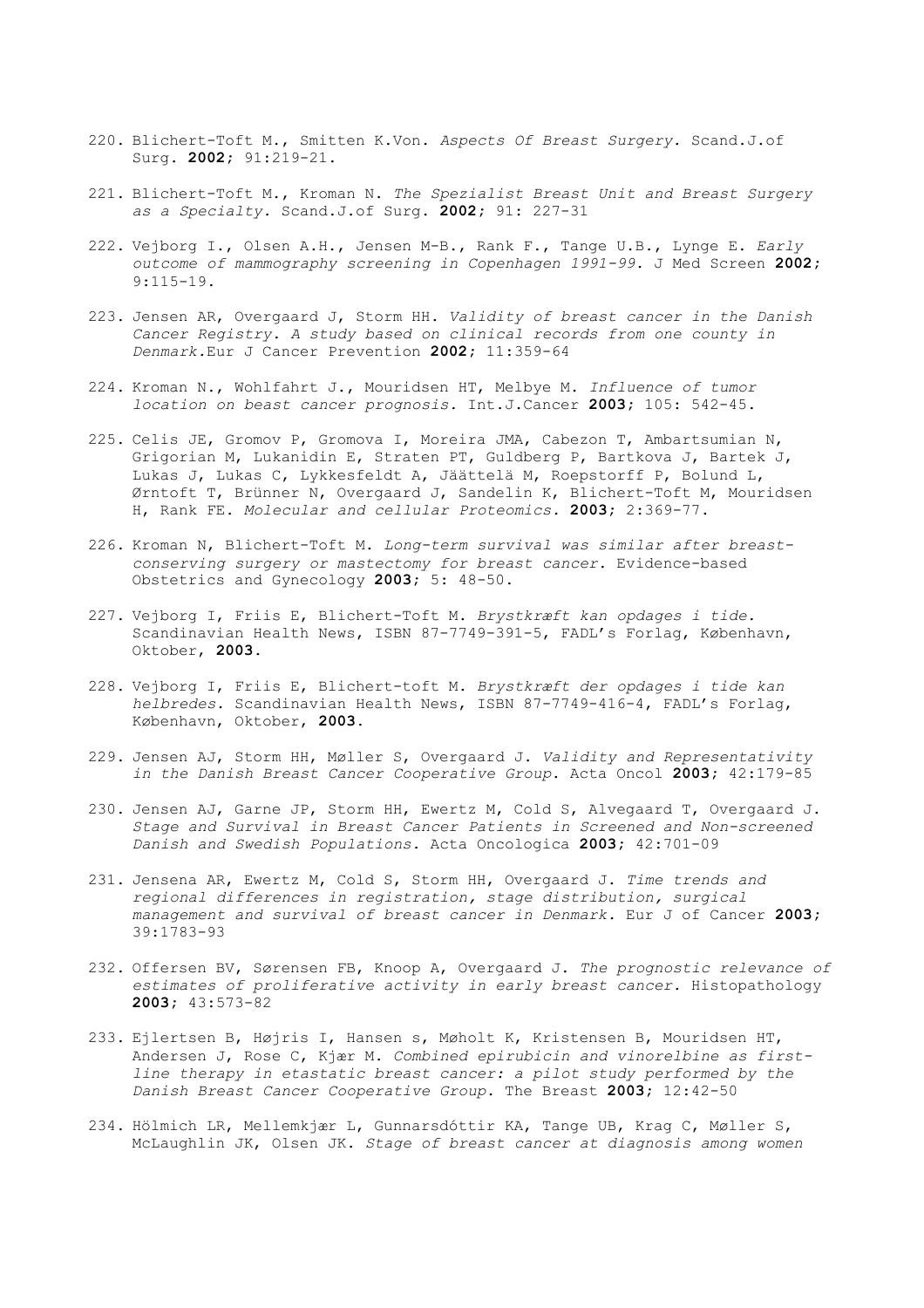*with cosmetic breast implants.* British Journal of Cancer **2003;** 88, 832-38

- 235. Hjerl K, M.D., Ph.D., Andersen EW, Sc.D.Keiding N, Sc.D., Mouridsen HT, M.D., Dr. Med. Sci. Mortensen PB, M.D., Dr. Med.Sci. Jørgensen T, M.D., Dr. Med. Sci.*Depression as a Prognostic Factor for Breast Cancer Mortality.* Psychosomatics **2003;** 44:24-30
- 236. Kroman N, Holtveg H, Wohlfahrt J, Jensen MB, Mouridsen HT, Blichert-Toft M, Melbye M. *Effect of Breast-Conserving Therapy versus Radical Mastectomy on Prognosis for Young Women With Breast Carcinoma*. Cancer **2004;** 100:688-93
- 237. Olsen KE, Knudsen H, Rasmussen BB, Balslev E, Knoop A, Ejlertsen B, Nielsen KV, Schönau A, Overgaard J. *Amplification of HER2 and TOP2A and Deletion of TOP2A Genes in Breast Cancer Investigated by New FISH Probes.* Acta Oncol **2004;** 43:35-42
- 238. Christensen LH, Engholm G, Ceberg J, Hein S, Perfekt R, Tange UB, Anderssson M, Mouridsen HT, Möller T, Storm HH. *Can the survival difference between breast cancer patients in Denmark and Sweden 1989 and 1994 be explained by pathoanatomical variables? – A population-based study.* Eur J of Cancer **2004;** 40:1233-43
- 239. Ejlertsen B, Mouridsen HT, Langkjer ST, Andersen J, Sjöström J, Kjær M. *Phase III Study of Intravenous Vinorelbine in Combination With Epirubicin Versus Epirubicin Alone in Patients With Advanced Breast Cancer: A Scandinavian Breast Group Trial (SBG9403).* J of Clin Oncol **2004;** 12:2313-20
- 240. Pedersen L, Gunnarsdottir KA, Rasmussen BB, Møllr S, Lanng C. *The prognostic influence of multifocality in breast cancer patients.* The Breast **2004;** 13:188-93
- 241. Tjønneland A, Christensen J, Thomsen BL, Olsen A, Overvad K, Ewertz M, Mellemkjær L. *Hormone Replacement Therapy in Relation to Breast Carcinoma Incidence Rate Ratios.* Cancer **2004;** 100:2328-37
- 242. Mouridsen HT, Brünner N. *Clinical Infrastructures to Support Proteomic Studies of Tissue and Fluids in Breast Cancer.* Molecular & Cellular Proteomics **2004;** 3:302-10
- 243. Olsen A, Knudsen KEB, Thomsen BL, Loft S, Stripp C, Overvad K, Møller S, Tjønneland A. *Plasma Enterolactone and Breast Cancer Incidence by Estrogen Receptor Status.* Cancer Epidemiol Biomarkers Prev **2004;** 13(12):2084-9.
- 244. Wohlfahrt J, Rank F, Kroman N, Melbye M. *A comparison of reproductive risk factors for CIS lesions and invasive breast cancer.* Int. J. Cancer **2004;**  108(5):750-3.
- 245. Nielsen TG, Olsen A, Christensen J, Overvad K, Tjønneland A. *Dietary Carbohydrate Intake Is Not Associated with the Breast Cancer Incidence Rate Ratio in Postmenopausal Danish Women.* J. Nutr. **2005;** 135:124-28.
- 246. Olsen AH, Njor SH, Vejborg I, Schwartz Walter, Dalgaard P, Jensen MB, Tange UB, Blichert-Toft M, Rank F, Mouridsen H, Lynge E. *Breast cancer mortality in Copenhagen after introduction of mammography screening: cohort study.*  BMJ **2005.**
- 247. Wohlfahrt j. *Pregnancy and Breast Cancer*. ISBN 87-990962-1-8, Doctoral Thesis. University of Copenhagen: **2005.**